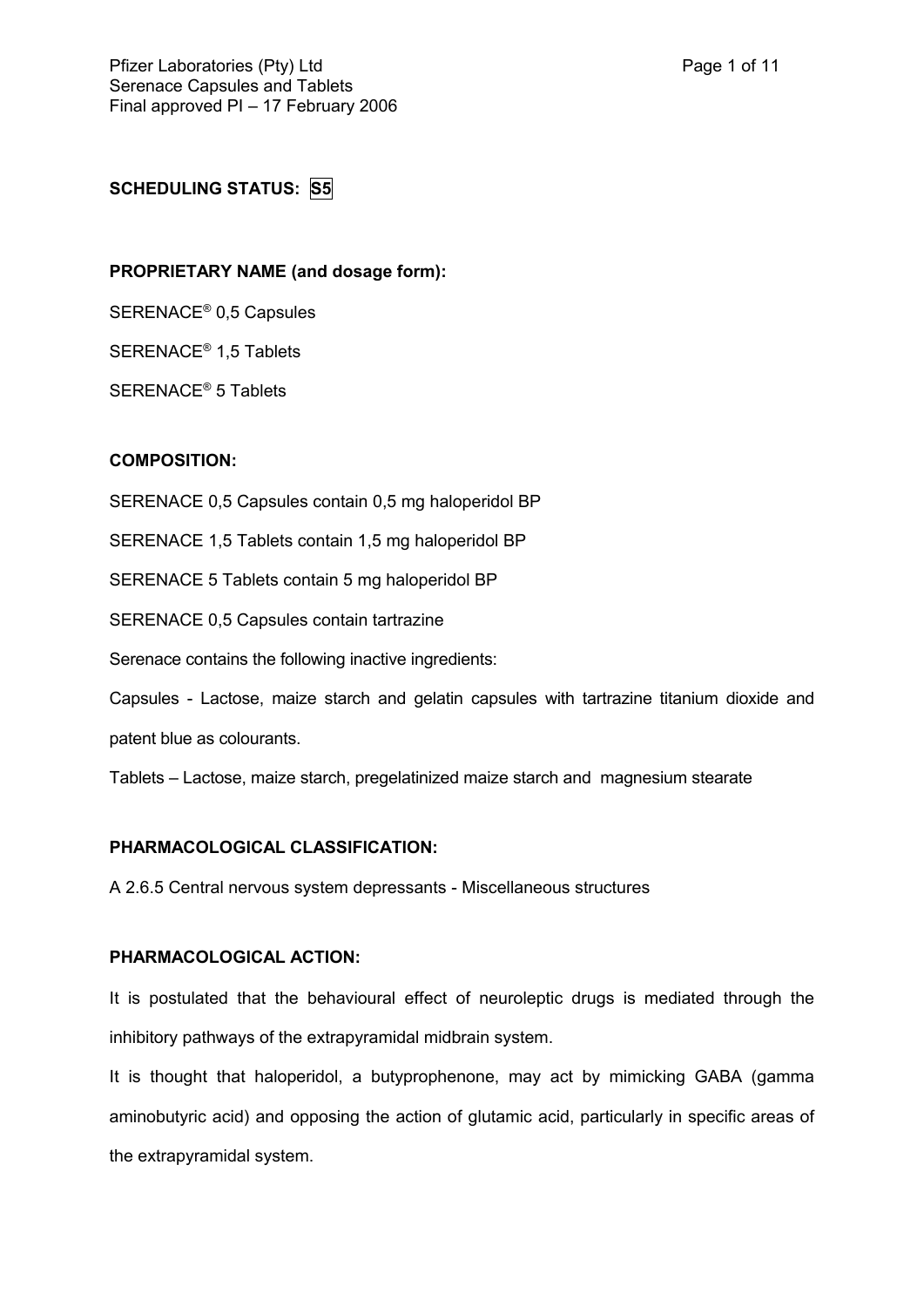The anti-psychotic action of haloperidol could be correlated with surface tension lowering properties and the consequent ability to form a monomolecular film on certain cell membranes. Such a mechanism could contribute towards the action of haloperidol on GABA/glutamic acid transmitter systems and also on catecholamine transmitter systems.

Haloperidol blocks dopamine receptors, possibly by a feed-back mechanism that increases dopamine turnover in the brain.

#### **INDICATIONS:**

- Acute and chronic schizophrenia
- Mania and hypomania
- Organic psychoses
- Agitation in psychotic illness

## **Childhood behavioural disorders:**

- Explosive hyperexcitability and extreme hyperactivity in children (i.e. aggressivity, mood lability, difficulty sustaining attention and poor frustration tolerance). The use is recommended as a short term treatment and should be reserved for those patients that fail to respond to psychotherapy or medications other than neuroleptics.
- Motor tics and vocal utterances of Gilles de la Tourette's syndrome.

## **CONTRA-INDICATIONS:**

SERENACE should not be used in patients with Parkinson's disease, in severe toxic central nervous system depression, comatose states or in patients hypersensitive to SERENACE. SERENACE is contra-indicated in patients with bone-marrow suppression, or

phaeochromocytoma.

SERENACE should be used with caution or not at all in patients with impaired liver, kidney, cardiovascular, cerebrovascular, and respiratory function and in those with closed-angle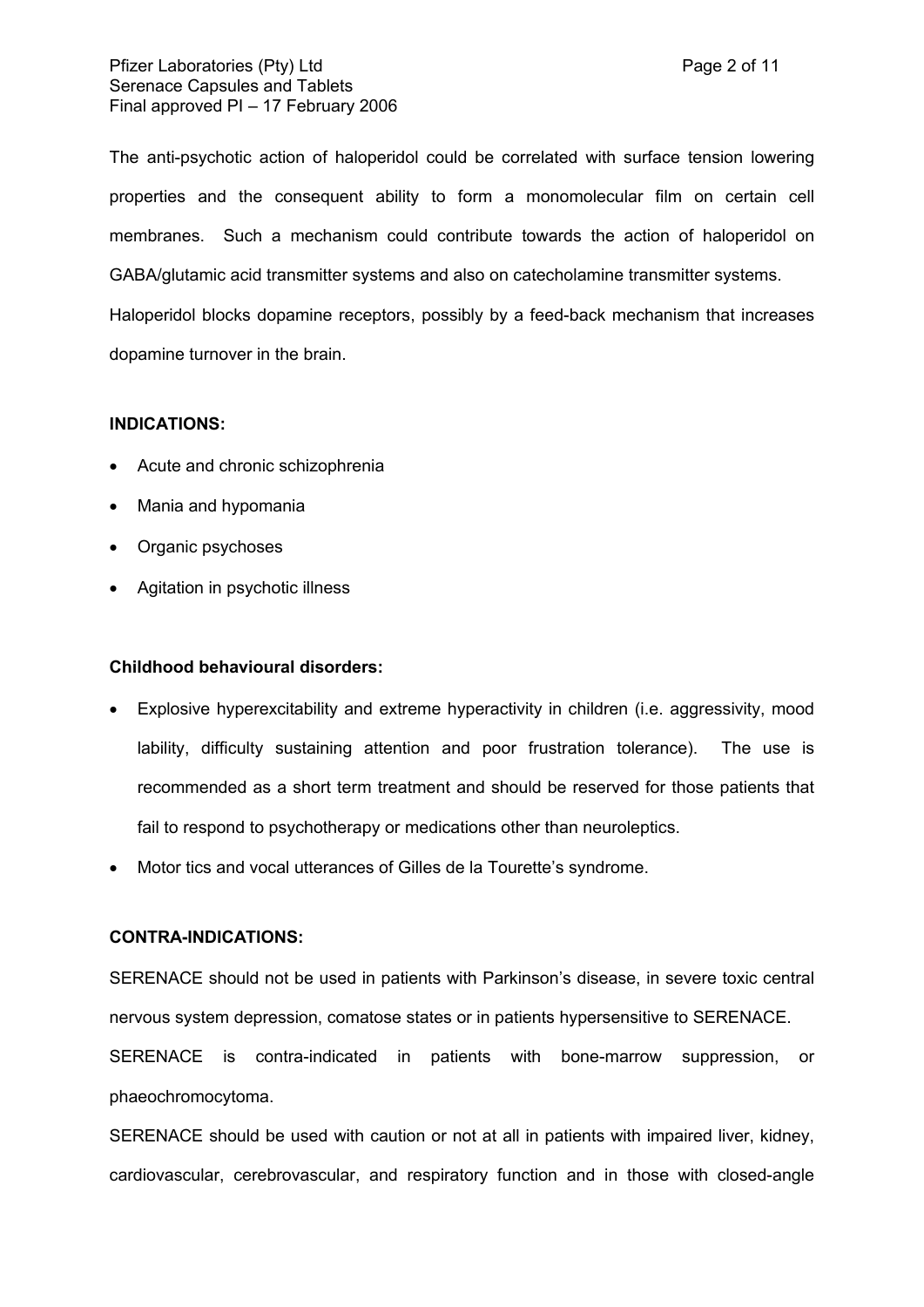glaucoma, parkinsonism, diabetes mellitus, hypothyroidism, myasthenia gravis, or prostatic hypertrophy.

#### **WARNINGS:**

Severe dystonic reactions have followed the use of SERENACE, particularly in children and adolescents. It should therefore be used with extreme care in children.

SERENACE 0,5 capsules contain FD & C Yellow No. 5 (tartrazine) which may cause allergictype reactions (including bronchial asthma) in certain susceptible individuals. Although the overall incidence of tartrazine sensitivity in the general population is currently thought to be low, it is frequently seen in patients who also have aspirin sensitivity.

SERENACE can potentiate the action of central nervous system depressants, including alcohol, general anaesthetics, hypnotics and sedatives and opioid anaesthetics.

SERENACE should be given with great caution in patients with arteriosclerosis who may have occult lesions of the basal ganglia.

Ambulatory patients should be warned that during the first few days of treatment SERENACE may impair the mental and/or physical abilities required for the performance of hazardous tasks such as operating machinery or driving a motor vehicle.

Caution should be observed in the use of lithium salts together with high doses of SERENACE, as an encephalopathy syndrome (characterized by weakness, lethargy, fever, tremulousness and confusion, extrapyramidal symptoms, leukocytosis and elevated BUN, fasting blood sugar, and serum enzymes) has been observed and irreversible neurological toxicity and brain damage have followed the concomitant use of haloperidol and lithium. SERENACE should be discontinued in patients who experience early signs of this syndrome.

SERENACE has been associated with tardive dyskinesia, which may appear in some patients, especially the elderly, during long term therapy or after withdrawal of the medicine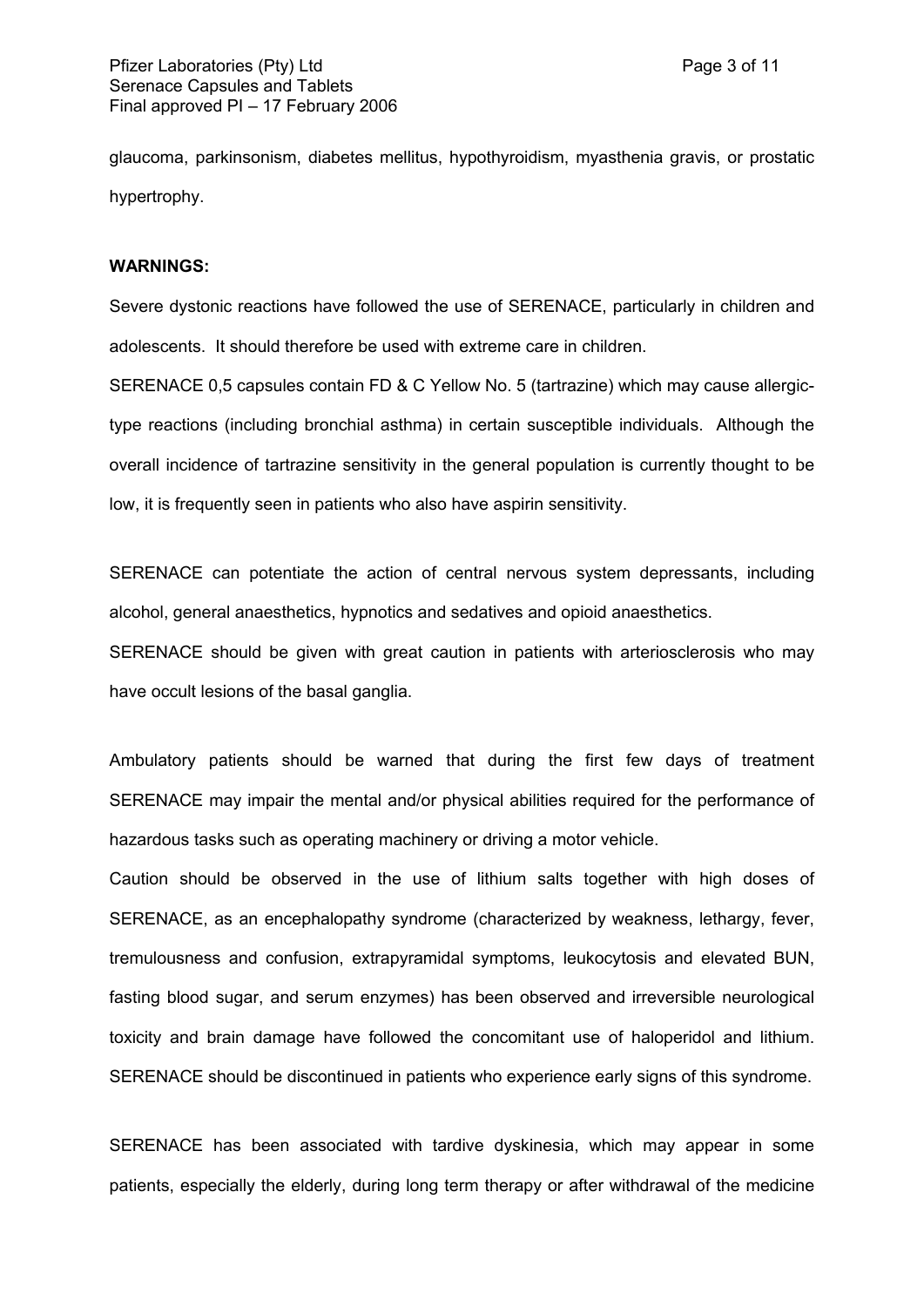### Pfizer Laboratories (Pty) Ltd **Page 4 of 11** and Page 4 of 11 Serenace Capsules and Tablets Final approved PI – 17 February 2006

(see Side-effects). The syndrome is characterized by rhythmical involuntary movements of the tongue, puffing of cheeks, puckering of mouth, chewing movements, and sometimes, involuntary movements of the extremities. It has been reported that fine vermicular movement of the tongue may be an early sign of the syndrome and, if the medication is stopped at that time, a more severe manifestation of the syndrome may be prevented.

High doses of SERENACE may potentiate the action of methyldopa.

Rare cases of sudden and unexpected death have been reported in association with the administration of SERENACE. Possible causes include cardiac arrhythmias or aspiration and asphyxia due to suppression of cough and gag reflexes.

Abrupt withdrawal of SERENACE therapy is best avoided as mild symptoms resembling the withdrawal symptoms of dependence have been seen in patients receiving prolonged maintenance therapy.

## **INTERACTIONS:**

The most common interactions encountered with SERENACE are adverse effects resulting from concomitant administration of agents with similar pharmacological actions.

- SERENACE should be administered cautiously to patients receiving anticoagulants, since interference with the effects of phenindione has been reported.
- Concurrent administration of carbamazepine has been reported to decrease serum haloperidol to very low levels. During chronic administration, haloperidol may elevate serum prolactin levels. The clinical significance of elevated serum prolactin levels is unknown. Tissue culture experiments indicate that approximately one-third of human breast cancers are prolactin dependent *in vitro*, a factor of potential importance if the prescription of these drugs is contemplated in a patient with previously detected breast cancer.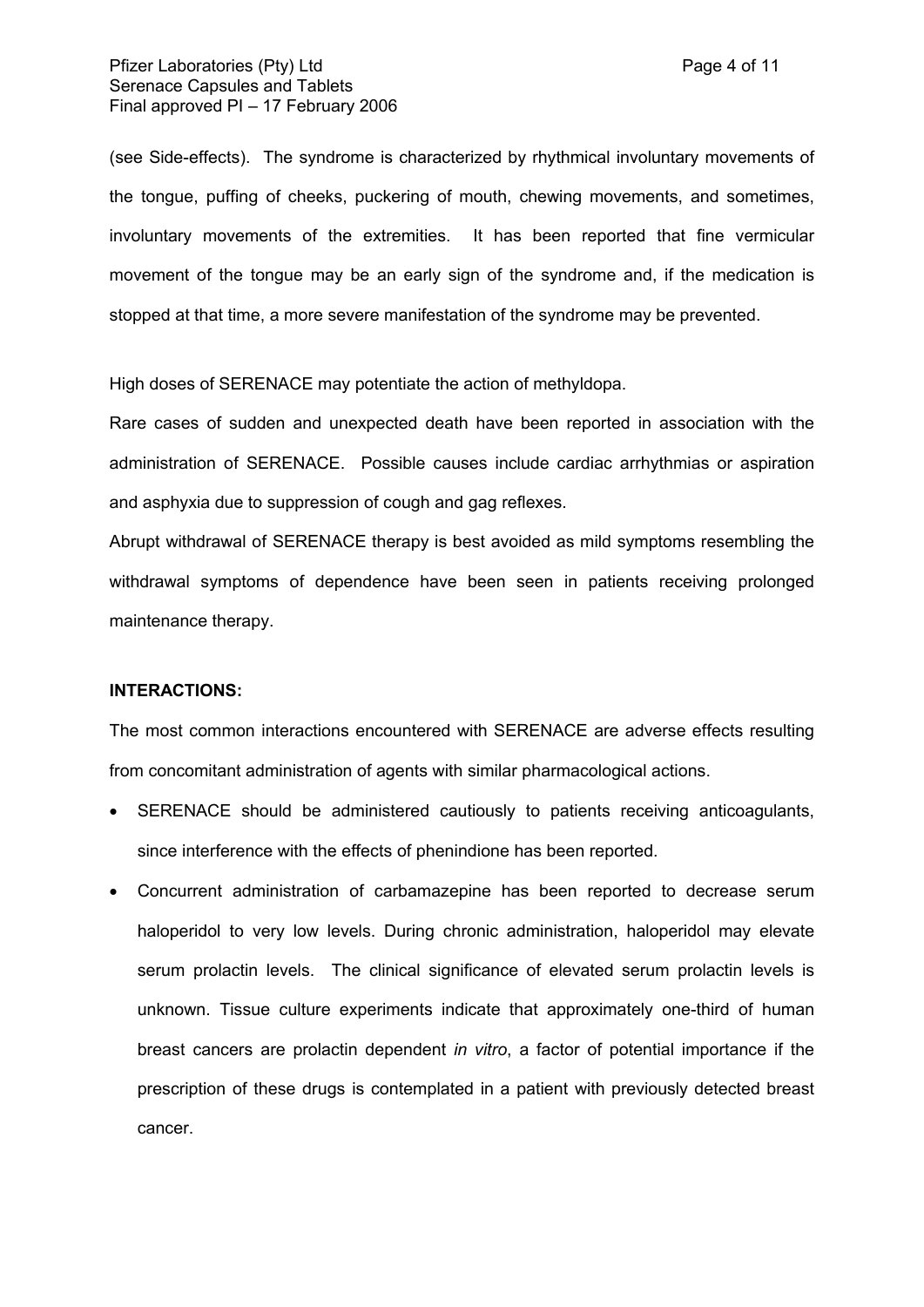- As SERENACE possesses antimuscarinic actions, it may potentiate the adverse effects of other antimuscarinics, including the antimuscarinic antiparkinsonian agents which may be given to treat phenothiazine-induced extrapyramidal effects.
- In theory, neuroleptics with dopamine-blocking activity and dopaminergic drugs such as those used to treat parkinsonism may be mutually antagonistic. Neuroleptics have been associated with the neuroleptic malignant syndrome, which is characterised by hyperthermia, muscle rigidity, autonomic instability, altered consciousness and coma.
- Signs of autonomic dysfunction such as tachycardia, labile arterial pressure, and sweating may precede the onset of hyperthermia, acting as early warning signs.
- Concomitant administration of metoclopramide may increase the risk of neurolepticinduced extrapyramidal effects and antiarrhythmics which prolong the QT-interval, may increase the likelihood of ventricular arrhythmias.
- Epinephrine should not be used since SERENACE may block its vasopressor activity and cause a further decrease in blood pressure.
- Care is required in epileptic patients receiving anticonvulsant therapy as SERENACE may lower the seizure threshold. SERENACE should be avoided if possible in untreated epileptics.

## **PREGNANCY AND LACTATION:**

Safety in pregnancy and lactation has not been established.

## **DOSAGE AND DIRECTIONS FOR USE:**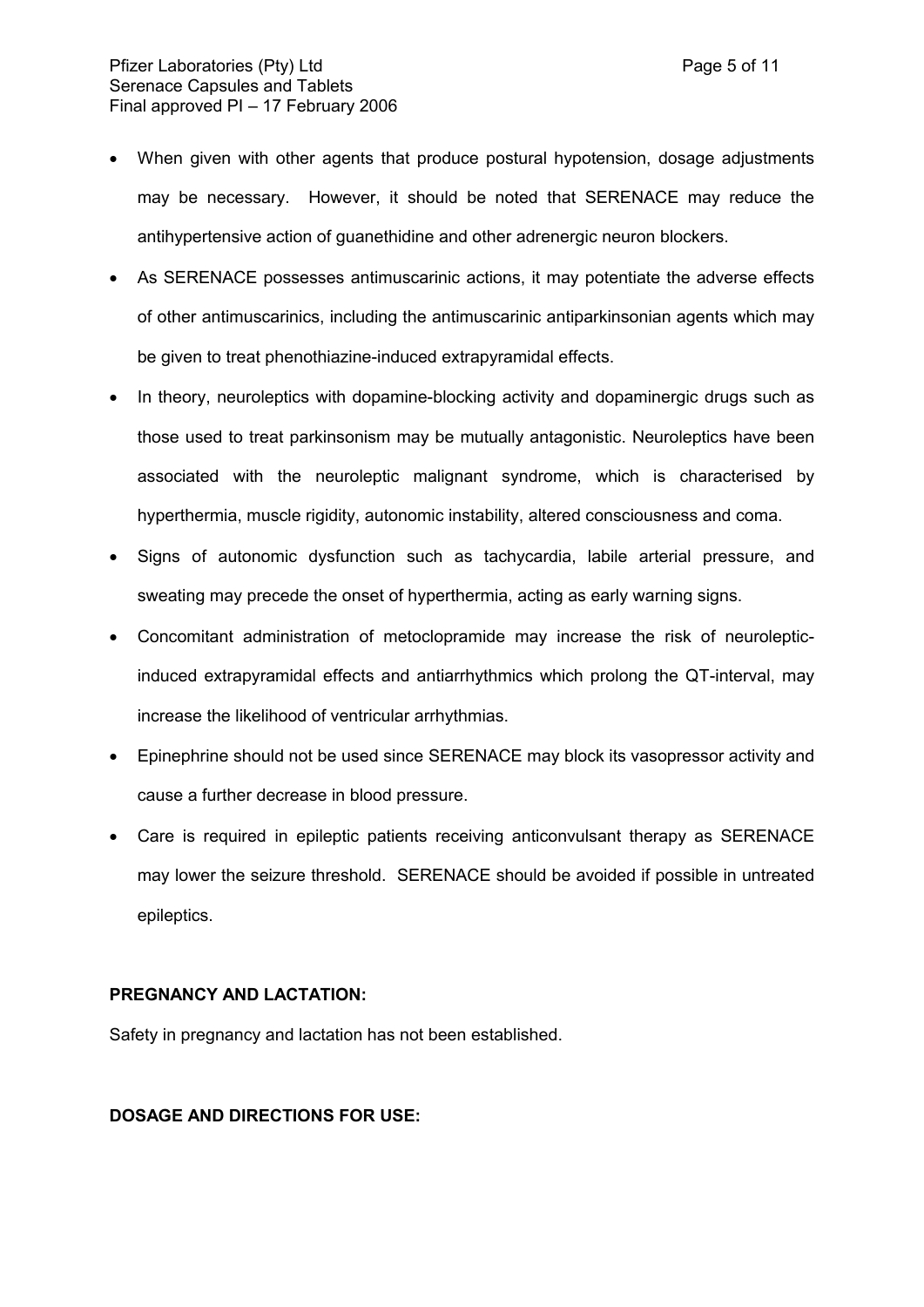Dosage should be titrated to clinical efficacy, then reduced to the lowest effective level. Safety and prolonged administration of high dosages has not been demonstrated by controlled clinical trials. Children and debilitated or geriatric patients may be more sensitive to haloperidol and require adjustment of the starting dose. The maximum dose and maintenance doses are generally lower for these patients.

### **Adults:**

For the treatment of psychoses and associated behavioural disorders the usual dose is 0,5 to 5 mg twice or three times daily. In severe psychoses or resistant patients, doses of up to 100 mg daily may be required. In very high dose therapy, doses of 200 mg daily have been used. When maximum improvement is reached, the dose should be gradually reduced to the lowest effective maintenance dose.

#### **Children:**

SERENACE is not intended for children under 3 years old.

Maintenance dosage: 0,025 - 0,05 mg per kg body weight per day in two to three divided doses.

The daily dosage may be increased as needed and tolerated, by 0,5 mg increments at five to seven day intervals up to a maximum of 0,150 mg per kg body weight per day.

#### **SIDE-EFFECTS AND SPECIAL PRECAUTIONS:**

#### **Side-effects:**

The table below contains adverse events categorized as follows utilizing the incidence rates: Very common ≥ 1/10 (≥ 10%); Common ≥ 1/100 and < 1/10 (≥ 1% and < 10%); Uncommon ≥ 1/1000 and < 1/100 (≥ 0.1% and < 1%), Rare ≥ 1/10 000 and < 1/1000 (≥ 0.01% and < 0.1%); Very rare < 1/10 000 (< 0,01%).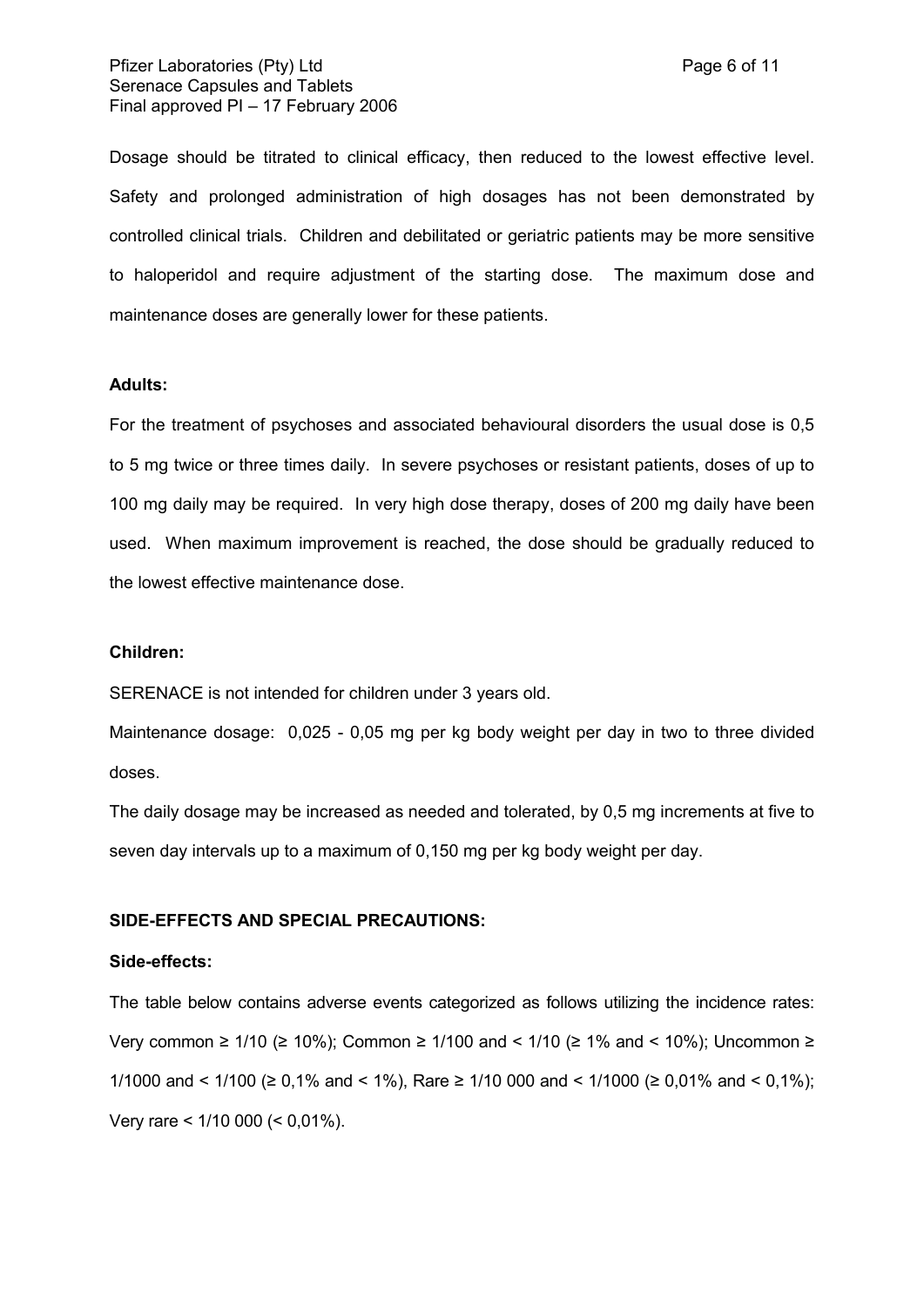| <b>MedDRA</b><br><b>System Organ Class</b>         | <b>Frequency</b> | <b>Undesirable Effects</b>                           |
|----------------------------------------------------|------------------|------------------------------------------------------|
|                                                    |                  |                                                      |
| <b>Blood</b><br>and<br>lymphatic                   | Uncommon         | Potentially fatal agranulocytosis                    |
| system disorders                                   | Rare             | Haemolytic<br>anaemia,<br>aplastic<br>anaemia,       |
|                                                    |                  | thrombocytopenic purpura                             |
| nutrition<br><b>Metabolism</b><br>and<br>disorders | <b>Uncommon</b>  | Anorexia, hyponatremia                               |
|                                                    | Rare             | Hyperglycaemia, hypoglycaemia                        |
| <b>Psychiatric disorders</b>                       | <b>Uncommon</b>  | Insomnia, agitation                                  |
|                                                    | Rare             | Restlessness, anxiety, delirium, catatonic-like      |
|                                                    |                  | states, depression                                   |
| Nervous system disorders                           | Common           | Neurological effects, especially extrapyramidal      |
|                                                    |                  | syndromes, are the most common. Where high           |
|                                                    |                  | dosage treatment is used, extrapyramidal side-       |
|                                                    |                  | effects may be encountered at an early stage in      |
|                                                    |                  | the form of dystonic reactions or motor              |
|                                                    |                  | restlessness (akathisia); neuroleptic malignant      |
|                                                    |                  | syndrome                                             |
|                                                    | <b>Uncommon</b>  | Convulsions                                          |
| Eye disorders                                      | Rare             | Prolonged therapy may lead to deposition of          |
|                                                    |                  | pigment in the eyes; corneal and lens opacities      |
|                                                    |                  | have been observed; blurred vision; mydriasis,       |
|                                                    |                  | miosis                                               |
| <b>Cardiac disorders</b>                           | <b>Uncommon</b>  | Tachycardia, cardiac arrhythmias                     |
| <b>Vascular disorders</b>                          | Common           | Hypotension                                          |
|                                                    | <b>Uncommon</b>  | Hypertension                                         |
| Respiratory, thoracic and<br>mediastinal disorders | Uncommon         | Laryngospasm, bronchospasm                           |
|                                                    | Rare             | Increased depth of respiration, nasal congestion     |
| <b>Gastrointestinal disorders</b>                  | Common           | Hypersalivation                                      |
|                                                    | Uncommon         | Nausea, vomiting                                     |
|                                                    | Rare             | Constipation, diarrhoea, dyspepsia, dry mouth        |
| <b>Skin</b><br>and<br>subcutaneous                 | Uncommon         | Urticaria, exfoliative dermatitis, isolated cases of |
| tissue disorders                                   |                  | photosensitivity; diaphoresis                        |
|                                                    |                  |                                                      |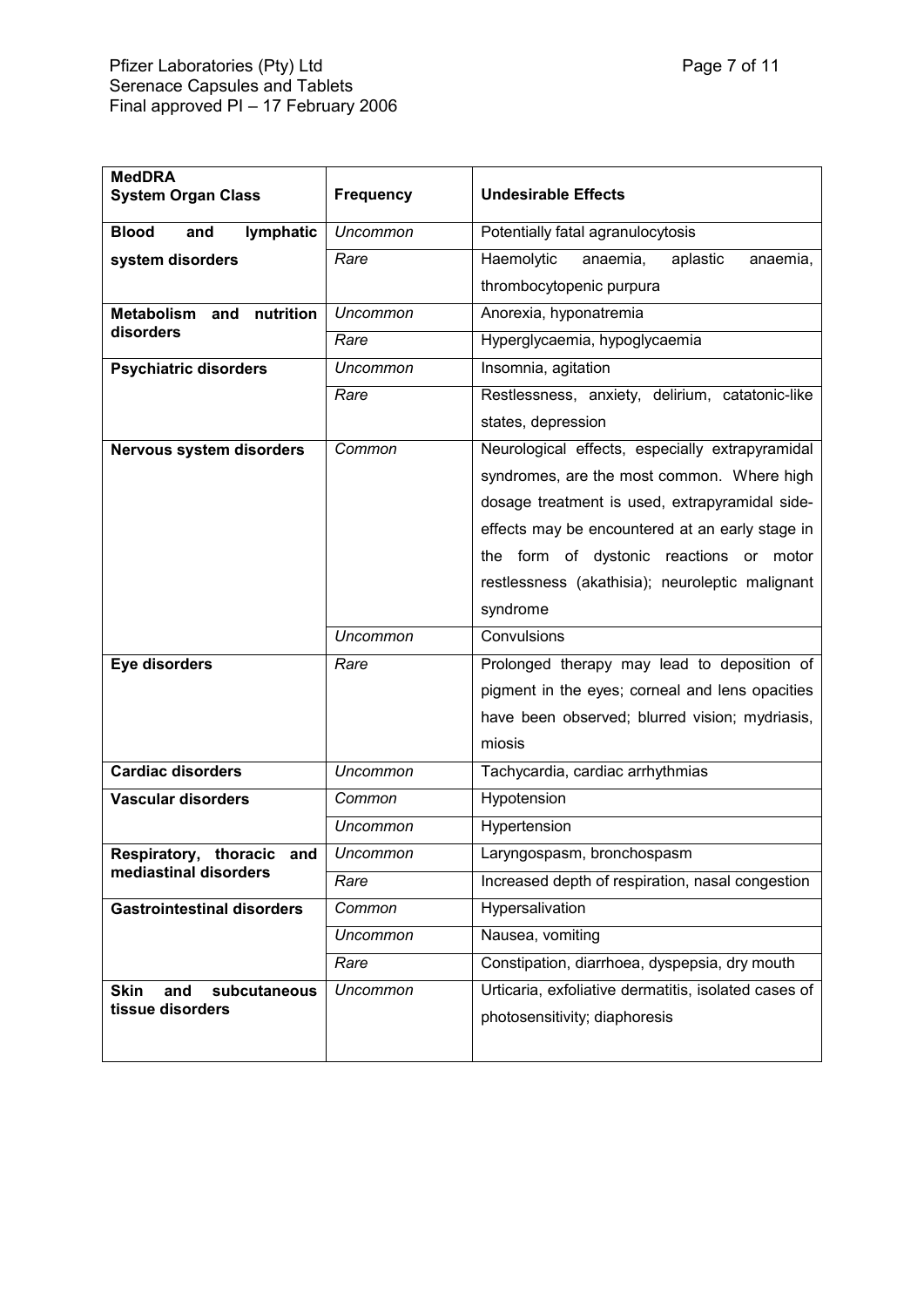|                                                                     | Rare     | Prolonged therapy may lead to deposition of<br>pigment in the skin; erythema multiforme;<br>sensitivity;<br>maculopapular<br>contact<br>and<br>acneiform skin reactions; loss of hair; a<br>resembling<br>syndrome<br>systemic<br>lupus<br>erythematosus has been reported |
|---------------------------------------------------------------------|----------|----------------------------------------------------------------------------------------------------------------------------------------------------------------------------------------------------------------------------------------------------------------------------|
| Renal and urinary disorders                                         | Rare     | Urinary retention                                                                                                                                                                                                                                                          |
| Reproductive system and<br>breast disorders                         | Uncommon | Gynaecomastia, galactorrhoea, increased libido                                                                                                                                                                                                                             |
|                                                                     | Rare     | Lactation,<br>breast engorgement,<br>mastalgia,                                                                                                                                                                                                                            |
|                                                                     |          | menstrual<br>irregularities,<br>amenorrhoea,                                                                                                                                                                                                                               |
|                                                                     |          | impotence, inhibition of ejaculation, priapism                                                                                                                                                                                                                             |
| disorders<br>General<br>and<br>administration<br>site<br>conditions | Uncommon | patients on maintenance treatment<br>Some                                                                                                                                                                                                                                  |
|                                                                     |          | experience transient dyskinetic signs<br>after                                                                                                                                                                                                                             |
|                                                                     |          | abrupt withdrawal.                                                                                                                                                                                                                                                         |
| Investigations                                                      | Rare     | Weight gain; ECG changes, particularly Q and                                                                                                                                                                                                                               |
|                                                                     |          | T- wave abnormalities; EEG changes; minor                                                                                                                                                                                                                                  |
|                                                                     |          | abnormalities of liver function tests                                                                                                                                                                                                                                      |

## **Special precautions:**

A pseudo-parkinsonian rigidity syndrome may occur during the course of treatment which may also be treated with anti-parkinsonian agents. If symptoms and/or signs of parkinsonism manifest themselves, the dose of SERENACE should be reduced or treatment may be combined with an anti-parkinsonian agent.

Severe neurotoxicity (rigidity, inability to walk or talk) may occur in patients with thyrotoxicosis.

Care should be exercised in patients with severe cardiovascular disorders because of the possibility of transient hypotension. Epinephrine should not be used since SERENACE may block its vasopressor activity and cause a further decrease in blood pressure.

Care is required in epileptic patients receiving anticonvulsant therapy as SERENACE may lower the seizure threshold. SERENACE should be avoided if possible in untreated epileptics.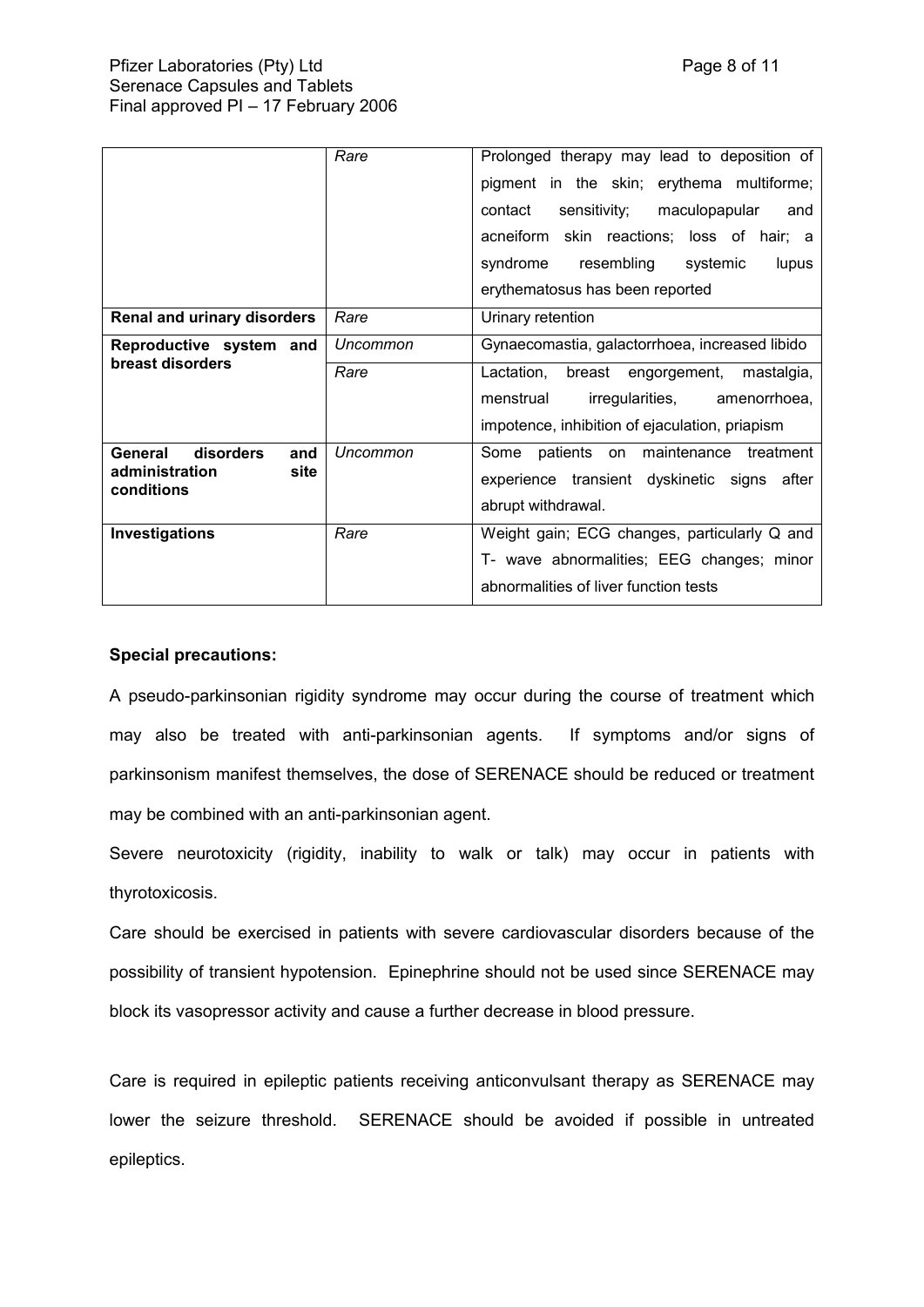Elderly and debilitated patients may be more prone to the adverse effects of SERENACE. SERENACE effects on the vomiting centre may mask the symptoms of overdosage of other agents, or of disorders such as gastro-intestinal obstruction.

Administration at extremes of temperature may be hazardous since body temperature regulation is impaired by haloperidol.

Regular eye examinations are advisable for patients receiving long-term SERENACE therapy and avoidance of undue exposure to direct sunlight is recommended.

Haematological parameters should also be monitored periodically.

Abrupt withdrawal of SERENACE therapy is best avoided (see Warnings).

When haloperidol is used to control mania in cyclic disorders, a rapid mood swing to depression may occur.

## **KNOWN SYMPTOMS OF OVERDOSAGE AND PARTICULARS OF ITS TREATMENT:**

See Side-effects and Special precautions.

Treatment is symptomatic and supportive.

#### **IDENTIFICATION:**

SERENACE 0,5 Capsules: Light green body and dark green cap with "Searle" printed in black on both parts of the capsule.

SERENACE 1,5 Tablets: White, uncoated 7,2 mm diameter, biconvex tablet stamped "Searle/ 41" on one side and scored on the other.

SERENACE 5 Tablets: White, uncoated 8mm diameter, biconvex tablet stamped "Searle/12" on one side and scored on the other.

## **PRESENTATION:**

SERENACE 0,5 Capsules: Blister packs of 60 capsules.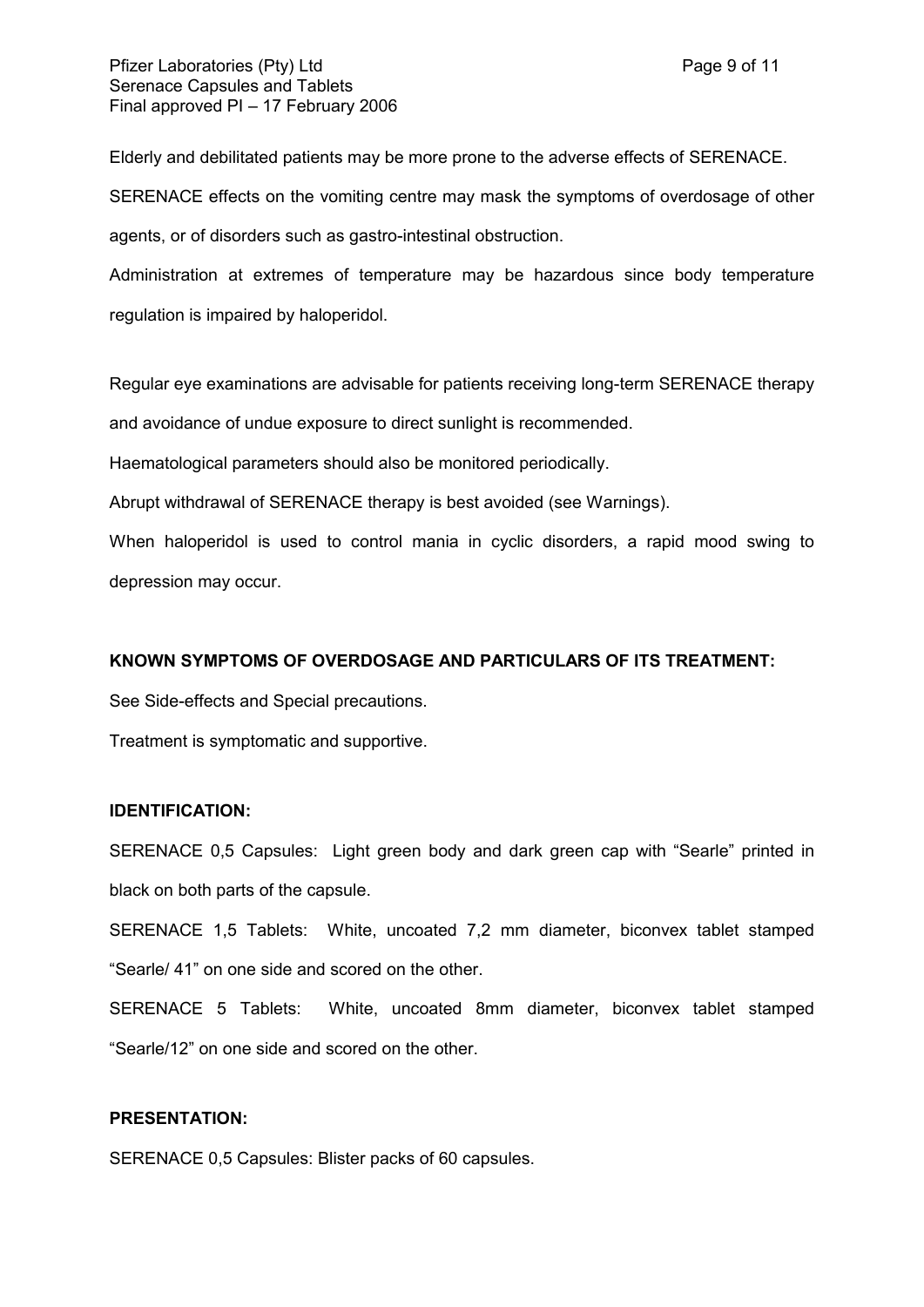SERENACE 1,5 Tablets: Blister packs of 100 tablets.

SERENACE 5 Tablets: Blister packs of 100 tablets.

## **STORAGE INSTRUCTIONS:**

Store in a dry place below 30 °C.

Protect from light.

Keep out of reach of children.

## **REGISTRATION/REFERENCE NUMBERS:**

SERENACE 0,5 Capsules: B/2.6.5/10

SERENACE 1,5 Tablets: B1563 (Act 101/1965)

SERENACE 5 Tablets: G/2.6.5/96

# **NAME AND BUSINESS ADDRESS OF THE APPLICANT:**

Pfizer Laboratories (Pty) Ltd

85 Bute lane

Sandton

2196

South Africa

# **DATE OF PUBLICATION OF THIS PACKAGE INSERT:**

17 February 2006

# **BOTSWANA: S2**

Serenace 0,5 mg Capsules – Reg. No.: B9311675

Serenace 5 mg Tablets – Reg. No.: B9311680